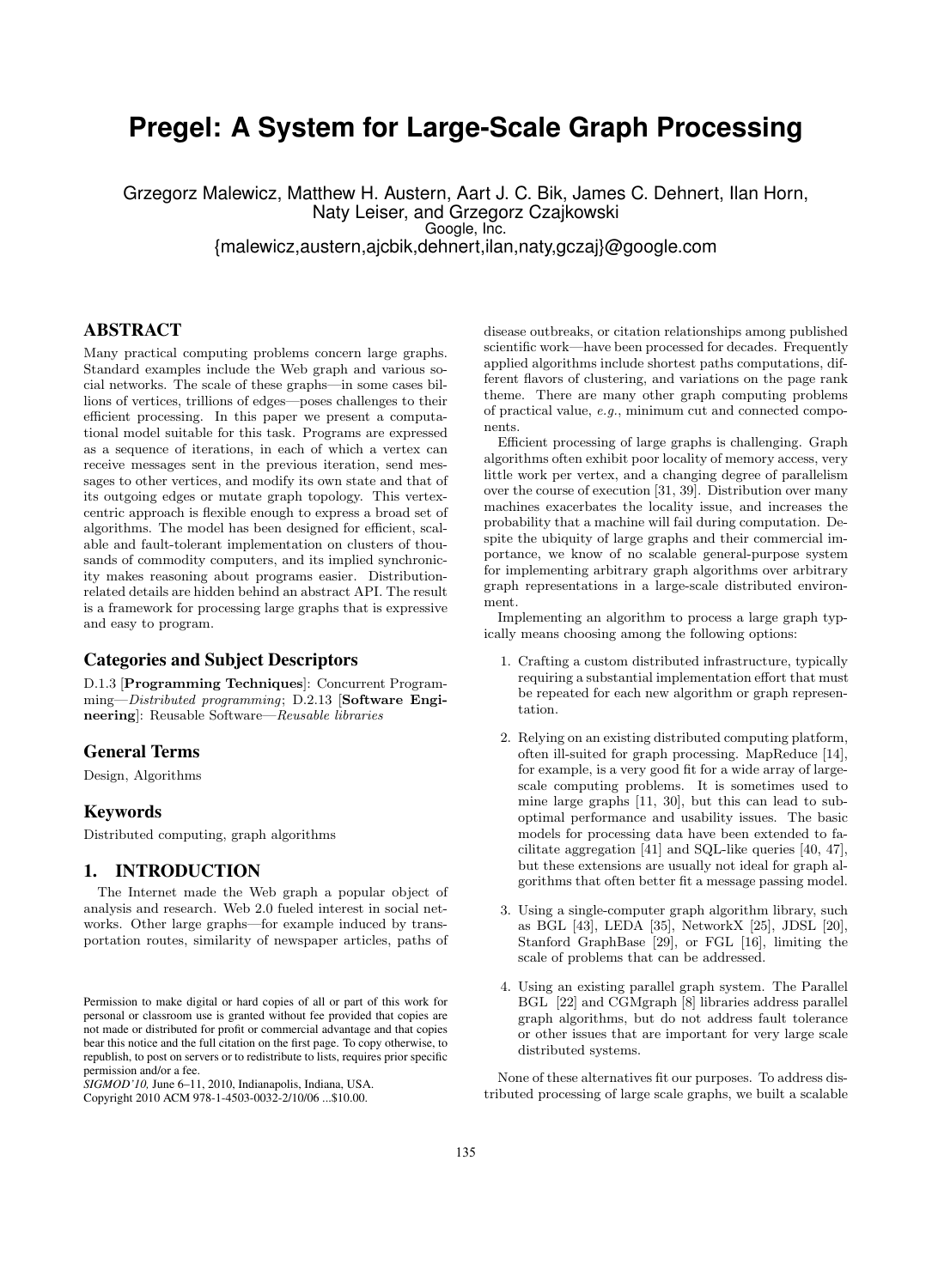and fault-tolerant platform with an API that is sufficiently flexible to express arbitrary graph algorithms. This paper describes the resulting system, called  $Pregel<sup>1</sup>$ , and reports our experience with it.

The high-level organization of Pregel programs is inspired by Valiant's Bulk Synchronous Parallel model [45]. Pregel computations consist of a sequence of iterations, called supersteps. During a superstep the framework invokes a userdefined function for each vertex, conceptually in parallel. The function specifies behavior at a single vertex  $V$  and a single superstep  $S$ . It can read messages sent to  $V$  in superstep  $S - 1$ , send messages to other vertices that will be received at superstep  $S + 1$ , and modify the state of V and its outgoing edges. Messages are typically sent along outgoing edges, but a message may be sent to any vertex whose identifier is known.

The vertex-centric approach is reminiscent of MapReduce in that users focus on a local action, processing each item independently, and the system composes these actions to lift computation to a large dataset. By design the model is well suited for distributed implementations: it doesn't expose any mechanism for detecting order of execution within a superstep, and all communication is from superstep  $S$  to superstep  $S + 1$ .

The synchronicity of this model makes it easier to reason about program semantics when implementing algorithms, and ensures that Pregel programs are inherently free of deadlocks and data races common in asynchronous systems. In principle the performance of Pregel programs should be competitive with that of asynchronous systems given enough parallel slack [28, 34]. Because typical graph computations have many more vertices than machines, one should be able to balance the machine loads so that the synchronization between supersteps does not add excessive latency.

The rest of the paper is structured as follows. Section 2 describes the model. Section 3 describes its expression as a C++ API. Section 4 discusses implementation issues, including performance and fault tolerance. In Section 5 we present several applications of this model to graph algorithm problems, and in Section 6 we present performance results. Finally, we discuss related work and future directions.

# 2. MODEL OF COMPUTATION

The input to a Pregel computation is a directed graph in which each vertex is uniquely identified by a string *vertex* identifier. Each vertex is associated with a modifiable, user defined value. The directed edges are associated with their source vertices, and each edge consists of a modifiable, user defined value and a target vertex identifier.

A typical Pregel computation consists of input, when the graph is initialized, followed by a sequence of supersteps separated by global synchronization points until the algorithm terminates, and finishing with output.

Within each superstep the vertices compute in parallel, each executing the same user-defined function that expresses the logic of a given algorithm. A vertex can modify its state or that of its outgoing edges, receive messages sent to it in the previous superstep, send messages to other vertices (to be received in the next superstep), or even mutate the



Figure 1: Vertex State Machine

topology of the graph. Edges are not first-class citizens in this model, having no associated computation.

Algorithm termination is based on every vertex voting to halt. In superstep 0, every vertex is in the *active* state; all active vertices participate in the computation of any given superstep. A vertex deactivates itself by voting to halt. This means that the vertex has no further work to do unless triggered externally, and the Pregel framework will not execute that vertex in subsequent supersteps unless it receives a message. If reactivated by a message, a vertex must explicitly deactivate itself again. The algorithm as a whole terminates when all vertices are simultaneously inactive and there are no messages in transit. This simple state machine is illustrated in Figure 1.

The output of a Pregel program is the set of values explicitly output by the vertices. It is often a directed graph isomorphic to the input, but this is not a necessary property of the system because vertices and edges can be added and removed during computation. A clustering algorithm, for example, might generate a small set of disconnected vertices selected from a large graph. A graph mining algorithm might simply output aggregated statistics mined from the graph.

Figure 2 illustrates these concepts using a simple example: given a strongly connected graph where each vertex contains a value, it propagates the largest value to every vertex. In each superstep, any vertex that has learned a larger value from its messages sends it to all its neighbors. When no further vertices change in a superstep, the algorithm terminates.

We chose a pure message passing model, omitting remote reads and other ways of emulating shared memory, for two reasons. First, message passing is sufficiently expressive that there is no need for remote reads. We have not found any graph algorithms for which message passing is insufficient. Second, this choice is better for performance. In a cluster environment, reading a value from a remote machine incurs high latency that can't easily be hidden. Our message passing model allows us to amortize latency by delivering messages asynchronously in batches.

Graph algorithms can be written as a series of chained MapReduce invocations [11, 30]. We chose a different model for reasons of usability and performance. Pregel keeps vertices and edges on the machine that performs computation, and uses network transfers only for messages. MapReduce, however, is essentially functional, so expressing a graph algorithm as a chained MapReduce requires passing the entire state of the graph from one stage to the next—in general requiring much more communication and associated serialization overhead. In addition, the need to coordinate the steps of a chained MapReduce adds programming complexity that is avoided by Pregel's iteration over supersteps.

 $1$ The name honors Leonhard Euler. The Bridges of Königsberg, which inspired his famous theorem, spanned the Pregel river.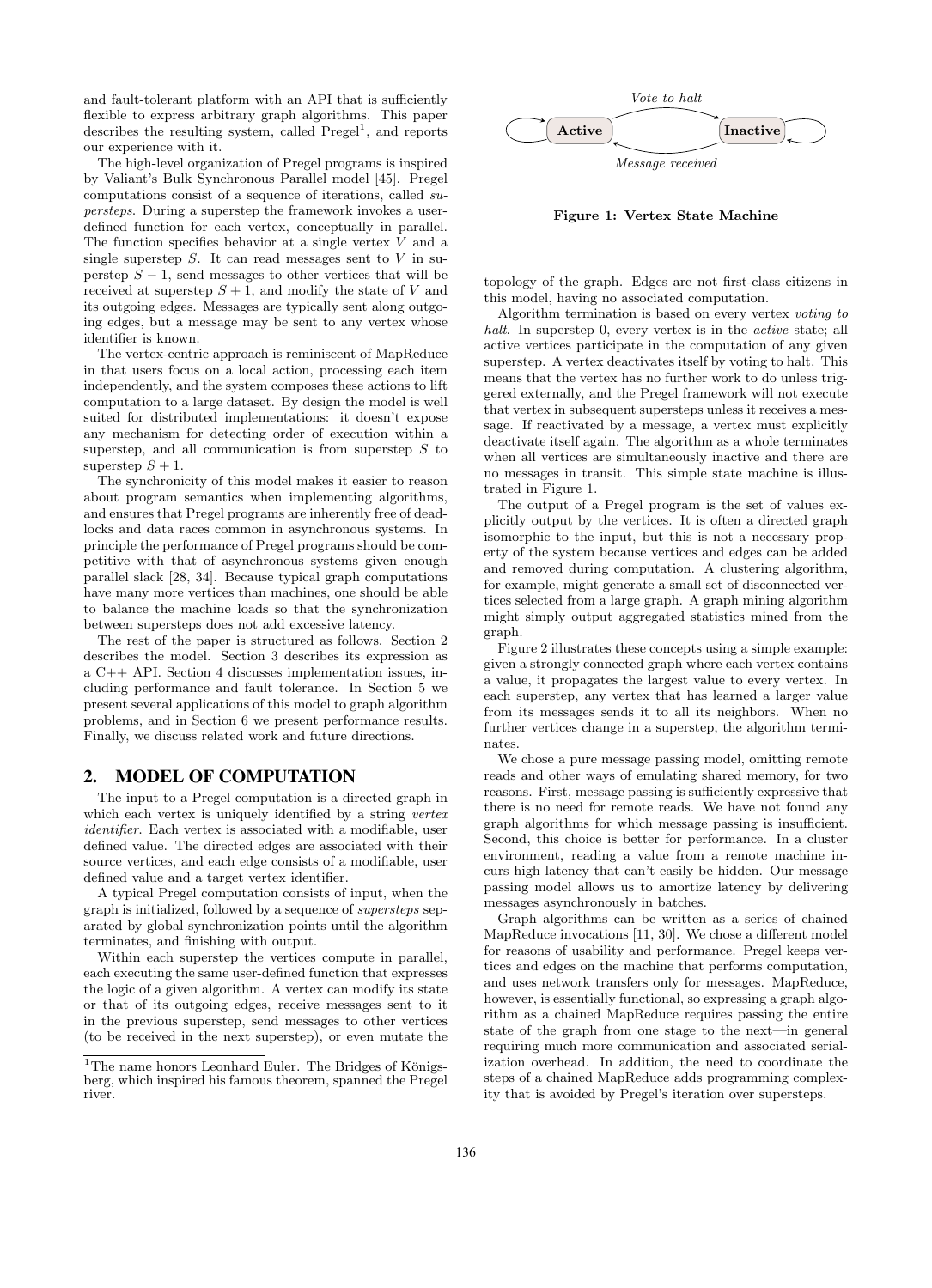

Figure 2: Maximum Value Example. Dotted lines are messages. Shaded vertices have voted to halt.

# 3. THE C++ API

This section discusses the most important aspects of Pregel's C++ API, omitting relatively mechanical issues.

Writing a Pregel program involves subclassing the predefined Vertex class (see Figure 3). Its template arguments define three value types, associated with vertices, edges, and messages. Each vertex has an associated value of the specified type. This uniformity may seem restrictive, but users can manage it by using flexible types like protocol buffers [42]. The edge and message types behave similarly.

The user overrides the virtual Compute() method, which will be executed at each active vertex in every superstep. Predefined Vertex methods allow Compute() to query information about the current vertex and its edges, and to send messages to other vertices. Compute() can inspect the value associated with its vertex via GetValue() or modify it via MutableValue(). It can inspect and modify the values of out-edges using methods supplied by the out-edge iterator. These state updates are visible immediately. Since their visibility is confined to the modified vertex, there are no data races on concurrent value access from different vertices.

The values associated with the vertex and its edges are the only per-vertex state that persists across supersteps. Limiting the graph state managed by the framework to a single value per vertex or edge simplifies the main computation cycle, graph distribution, and failure recovery.

#### 3.1 Message Passing

Vertices communicate directly with one another by sending messages, each of which consists of a message value and the name of the destination vertex. The type of the message value is specified by the user as a template parameter of the Vertex class.

A vertex can send any number of messages in a superstep. All messages sent to vertex  $V$  in superstep  $S$  are available, via an iterator, when  $V$ 's Compute() method is called in superstep  $S + 1$ . There is no guaranteed order of messages in the iterator, but it is guaranteed that messages will be delivered and that they will not be duplicated.

A common usage pattern is for a vertex V to iterate over its outgoing edges, sending a message to the destination vertex of each edge, as shown in the PageRank algorithm in Figure 4 (Section 5.1 below). However, dest\_vertex need

```
template <typename VertexValue,
          typename EdgeValue,
          typename MessageValue>
class Vertex {
 public:
  virtual void Compute(MessageIterator* msgs) = 0;
  const string& vertex_id() const;
  int64 superstep() const;
  const VertexValue& GetValue();
  VertexValue* MutableValue();
  OutEdgeIterator GetOutEdgeIterator();
  void SendMessageTo(const string& dest_vertex,
                     const MessageValue& message);
  void VoteToHalt();
};
```
Figure 3: The Vertex API foundations.

not be a neighbor of  $V$ . A vertex could learn the identifier of a non-neighbor from a message received earlier, or vertex identifiers could be known implicitly. For example, the graph could be a clique, with well-known vertex identifiers  $V_1$  through  $V_n$ , in which case there may be no need to even keep explicit edges in the graph.

When the destination vertex of any message does not exist, we execute user-defined handlers. A handler could, for example, create the missing vertex or remove the dangling edge from its source vertex.

# 3.2 Combiners

Sending a message, especially to a vertex on another machine, incurs some overhead. This can be reduced in some cases with help from the user. For example, suppose that Compute() receives integer messages and that only the sum matters, as opposed to the individual values. In that case the system can combine several messages intended for a vertex V into a single message containing their sum, reducing the number of messages that must be transmitted and buffered.

Combiners are not enabled by default, because there is no mechanical way to find a useful combining function that is consistent with the semantics of the user's Compute() method. To enable this optimization the user subclasses the Combiner class, overriding a virtual Combine() method. There are no guarantees about which (if any) messages are combined, the groupings presented to the combiner, or the order of combining, so combiners should only be enabled for commutative and associative operations.

For some algorithms, such as single-source shortest paths (Section 5.2), we have observed more than a fourfold reduction in message traffic by using combiners.

## 3.3 Aggregators

Pregel aggregators are a mechanism for global communication, monitoring, and data. Each vertex can provide a value to an aggregator in superstep  $S$ , the system combines those values using a reduction operator, and the resulting value is made available to all vertices in superstep  $S + 1$ . Pregel includes a number of predefined aggregators, such as min, max, or sum operations on various integer or string types.

Aggregators can be used for statistics. For instance, a sum aggregator applied to the out-degree of each vertex yields the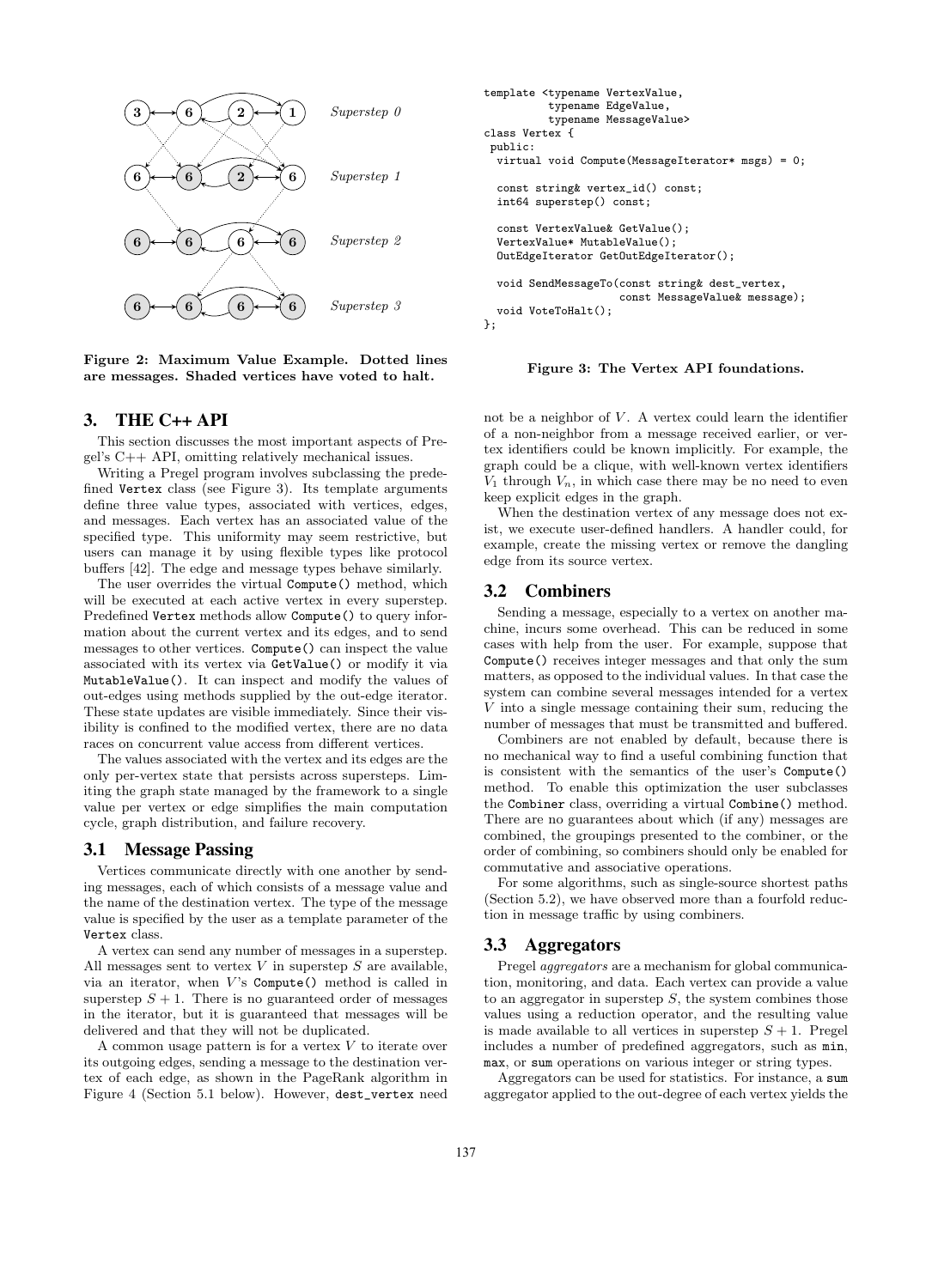total number of edges in the graph. More complex reduction operators can generate histograms of a statistic.

Aggregators can also be used for global coordination. For instance, one branch of Compute() can be executed for the supersteps until an and aggregator determines that all vertices satisfy some condition, and then another branch can be executed until termination. A min or max aggregator, applied to the vertex ID, can be used to select a vertex to play a distinguished role in an algorithm.

To define a new aggregator, a user subclasses the predefined Aggregator class, and specifies how the aggregated value is initialized from the first input value and how multiple partially aggregated values are reduced to one. Aggregation operators should be commutative and associative.

By default an aggregator only reduces input values from a single superstep, but it is also possible to define a  $\textit{sticky}$ aggregator that uses input values from all supersteps. This is useful, for example, for maintaining a global edge count that is adjusted only when edges are added or removed.

More advanced uses are possible. For example, an aggregator can be used to implement a distributed priority queue for the  $\Delta$ -stepping shortest paths algorithm [37]. Each vertex is assigned to a priority bucket based on its tentative distance. In one superstep, the vertices contribute their indices to a min aggregator. The minimum is broadcast to all workers in the next superstep, and the vertices in the lowest-index bucket relax edges.

# 3.4 Topology Mutations

Some graph algorithms need to change the graph's topology. A clustering algorithm, for example, might replace each cluster with a single vertex, and a minimum spanning tree algorithm might remove all but the tree edges. Just as a user's Compute() function can send messages, it can also issue requests to add or remove vertices or edges.

Multiple vertices may issue conflicting requests in the same superstep (e.g., two requests to add a vertex  $V$ , with different initial values). We use two mechanisms to achieve determinism: partial ordering and handlers.

As with messages, mutations become effective in the superstep after the requests were issued. Within that superstep removals are performed first, with edge removal before vertex removal, since removing a vertex implicitly removes all of its out-edges. Additions follow removals, with vertex addition before edge addition, and all mutations precede calls to Compute(). This partial ordering yields deterministic results for most conflicts.

The remaining conflicts are resolved by user-defined handlers. If there are multiple requests to create the same vertex in the same superstep, then by default the system just picks one arbitrarily, but users with special needs may specify a better conflict resolution policy by defining an appropriate handler method in their Vertex subclass. The same handler mechanism is used to resolve conflicts caused by multiple vertex removal requests, or by multiple edge addition or removal requests. We delegate the resolution to handlers to keep the code of Compute() simple, which limits the interaction between a handler and Compute(), but has not been an issue in practice.

Our coordination mechanism is lazy: global mutations do not require coordination until the point when they are applied. This design choice facilitates stream processing. The intuition is that conflicts involving modification of a vertex V are handled by V itself.

Pregel also supports purely local mutations, i.e., a vertex adding or removing its own outgoing edges or removing itself. Local mutations cannot introduce conflicts and making them immediately effective simplifies distributed programming by using an easier sequential programming semantics.

## 3.5 Input and output

There are many possible file formats for graphs, such as a text file, a set of vertices in a relational database, or rows in Bigtable [9]. To avoid imposing a specific choice of file format, Pregel decouples the task of interpreting an input file as a graph from the task of graph computation. Similarly, output can be generated in an arbitrary format and stored in the form most suitable for a given application. The Pregel library provides readers and writers for many common file formats, but users with unusual needs can write their own by subclassing the abstract base classes Reader and Writer.

# 4. IMPLEMENTATION

Pregel was designed for the Google cluster architecture, which is described in detail in [3]. Each cluster consists of thousands of commodity PCs organized into racks with high intra-rack bandwidth. Clusters are interconnected but distributed geographically.

Our applications typically execute on a cluster management system that schedules jobs to optimize resource allocation, sometimes killing instances or moving them to different machines. The system includes a name service, so that instances can be referred to by logical names independent of their current binding to a physical machine. Persistent data is stored as files on a distributed storage system, GFS [19], or in Bigtable [9], and temporary data such as buffered messages on local disk.

#### 4.1 Basic architecture

The Pregel library divides a graph into partitions, each consisting of a set of vertices and all of those vertices' outgoing edges. Assignment of a vertex to a partition depends solely on the vertex ID, which implies it is possible to know which partition a given vertex belongs to even if the vertex is owned by a different machine, or even if the vertex does not yet exist. The default partitioning function is just  $hash(ID)$  $mod N$ , where  $N$  is the number of partitions, but users can replace it.

The assignment of vertices to worker machines is the main place where distribution is not transparent in Pregel. Some applications work well with the default assignment, but some benefit from defining custom assignment functions to better exploit locality inherent in the graph. For example, a typical heuristic employed for the Web graph is to colocate vertices representing pages of the same site.

In the absence of faults, the execution of a Pregel program consists of several stages:

1. Many copies of the user program begin executing on a cluster of machines. One of these copies acts as the master. It is not assigned any portion of the graph, but is responsible for coordinating worker activity. The workers use the cluster management system's name service to discover the master's location, and send registration messages to the master.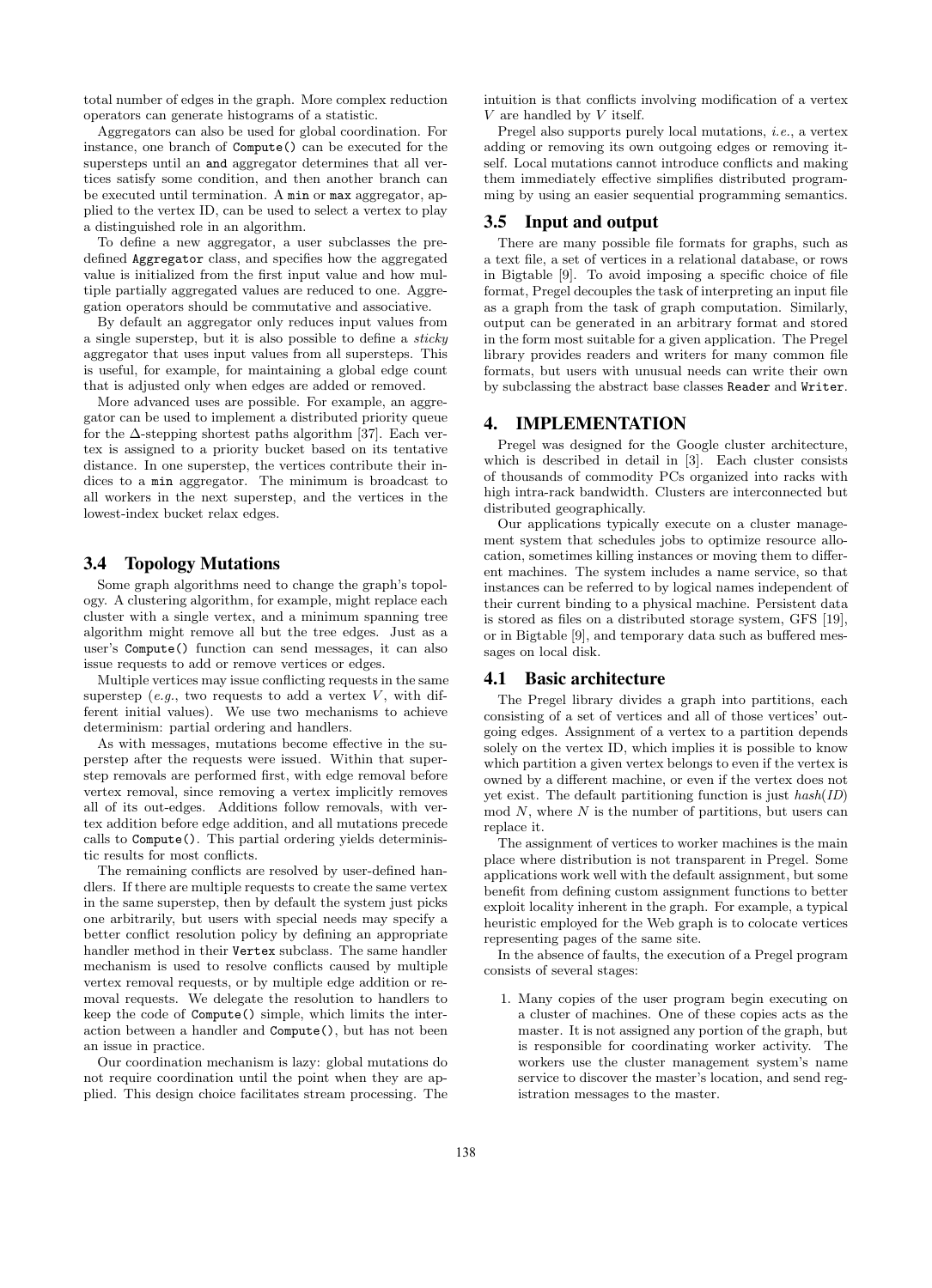- 2. The master determines how many partitions the graph will have, and assigns one or more partitions to each worker machine. The number may be controlled by the user. Having more than one partition per worker allows parallelism among the partitions and better load balancing, and will usually improve performance. Each worker is responsible for maintaining the state of its section of the graph, executing the user's Compute() method on its vertices, and managing messages to and from other workers. Each worker is given the complete set of assignments for all workers.
- 3. The master assigns a portion of the user's input to each worker. The input is treated as a set of records, each of which contains an arbitrary number of vertices and edges. The division of inputs is orthogonal to the partitioning of the graph itself, and is typically based on file boundaries. If a worker loads a vertex that belongs to that worker's section of the graph, the appropriate data structures (Section 4.3) are immediately updated. Otherwise the worker enqueues a message to the remote peer that owns the vertex. After the input has finished loading, all vertices are marked as active.
- 4. The master instructs each worker to perform a superstep. The worker loops through its active vertices, using one thread for each partition. The worker calls Compute() for each active vertex, delivering messages that were sent in the previous superstep. Messages are sent asynchronously, to enable overlapping of computation and communication and batching, but are delivered before the end of the superstep. When the worker is finished it responds to the master, telling the master how many vertices will be active in the next superstep.

This step is repeated as long as any vertices are active, or any messages are in transit.

5. After the computation halts, the master may instruct each worker to save its portion of the graph.

#### 4.2 Fault tolerance

Fault tolerance is achieved through checkpointing. At the beginning of a superstep, the master instructs the workers to save the state of their partitions to persistent storage, including vertex values, edge values, and incoming messages; the master separately saves the aggregator values.

Worker failures are detected using regular "ping" messages that the master issues to workers. If a worker does not receive a ping message after a specified interval, the worker process terminates. If the master does not hear back from a worker, the master marks that worker process as failed.

When one or more workers fail, the current state of the partitions assigned to these workers is lost. The master reassigns graph partitions to the currently available set of workers, and they all reload their partition state from the most recent available checkpoint at the beginning of a superstep S. That checkpoint may be several supersteps earlier than the latest superstep  $S'$  completed by any partition before the failure, requiring that recovery repeat the missing supersteps. We select checkpoint frequency based on a mean time to failure model [13], balancing checkpoint cost against expected recovery cost.

Confined recovery is under development to improve the cost and latency of recovery. In addition to the basic checkpoints, the workers also log outgoing messages from their assigned partitions during graph loading and supersteps. Recovery is then confined to the lost partitions, which are recovered from checkpoints. The system recomputes the missing supersteps up to  $S'$  using logged messages from healthy partitions and recalculated ones from recovering partitions.

This approach saves compute resources during recovery by only recomputing lost partitions, and can improve the latency of recovery since each worker may be recovering fewer partitions. Saving the outgoing messages adds overhead, but a typical machine has adequate disk bandwidth to ensure that I/O does not become the bottleneck.

Confined recovery requires the user algorithm to be deterministic, to avoid inconsistencies due to mixing saved messages from the original execution with new messages from the recovery. Randomized algorithms can be made deterministic by seeding a pseudorandom number generator deterministically based on the superstep and the partition. Nondeterministic algorithms can disable confined recovery and fall back to the basic recovery mechanism.

#### 4.3 Worker implementation

A worker machine maintains the state of its portion of the graph in memory. Conceptually this can be thought of as a map from vertex ID to the state of each vertex, where the state of each vertex consists of its current value, a list of its outgoing edges (the vertex ID for the edge's target, and the edge's current value), a queue containing incoming messages, and a flag specifying whether the vertex is active. When the worker performs a superstep it loops through all vertices and calls Compute(), passing it the current value, an iterator to the incoming messages, and an iterator to the outgoing edges. There is no access to incoming edges because each incoming edge is part of a list owned by the source vertex, in general on a different machine.

For performance reasons, the active vertex flags are stored separately from the incoming message queues. Furthermore, while only a single copy of the vertex and edge values exists, two copies of the active vertex flags and the incoming message queue exist: one for the current superstep and one for the next superstep. While a worker processes its vertices in superstep  $S$  it is simultaneously, in another thread, receiving messages from other workers executing the same superstep. Since vertices receive messages that were sent in the previous superstep (see Section 2), messages for supersteps  $S$  and  $S+1$  must be kept separate. Similarly, arrival of a message for a vertex  $V$  means that  $V$  will be active in the next superstep, not necessarily the current one.

When Compute() requests sending a message to another vertex, the worker process first determines whether the destination vertex is owned by a remote worker machine, or by the same worker that owns the sender. In the remote case the message is buffered for delivery to the destination worker. When the buffer sizes reach a threshold, the largest buffers are asynchronously flushed, delivering each to its destination worker as a single network message. In the local case an optimization is possible: the message is placed directly in the destination vertex's incoming message queue.

If the user has provided a Combiner (Section 3.2), it is applied when messages are added to the outgoing message queue and when they are received at the incoming message queue. The latter does not reduce network usage, but does reduce the space needed to store messages.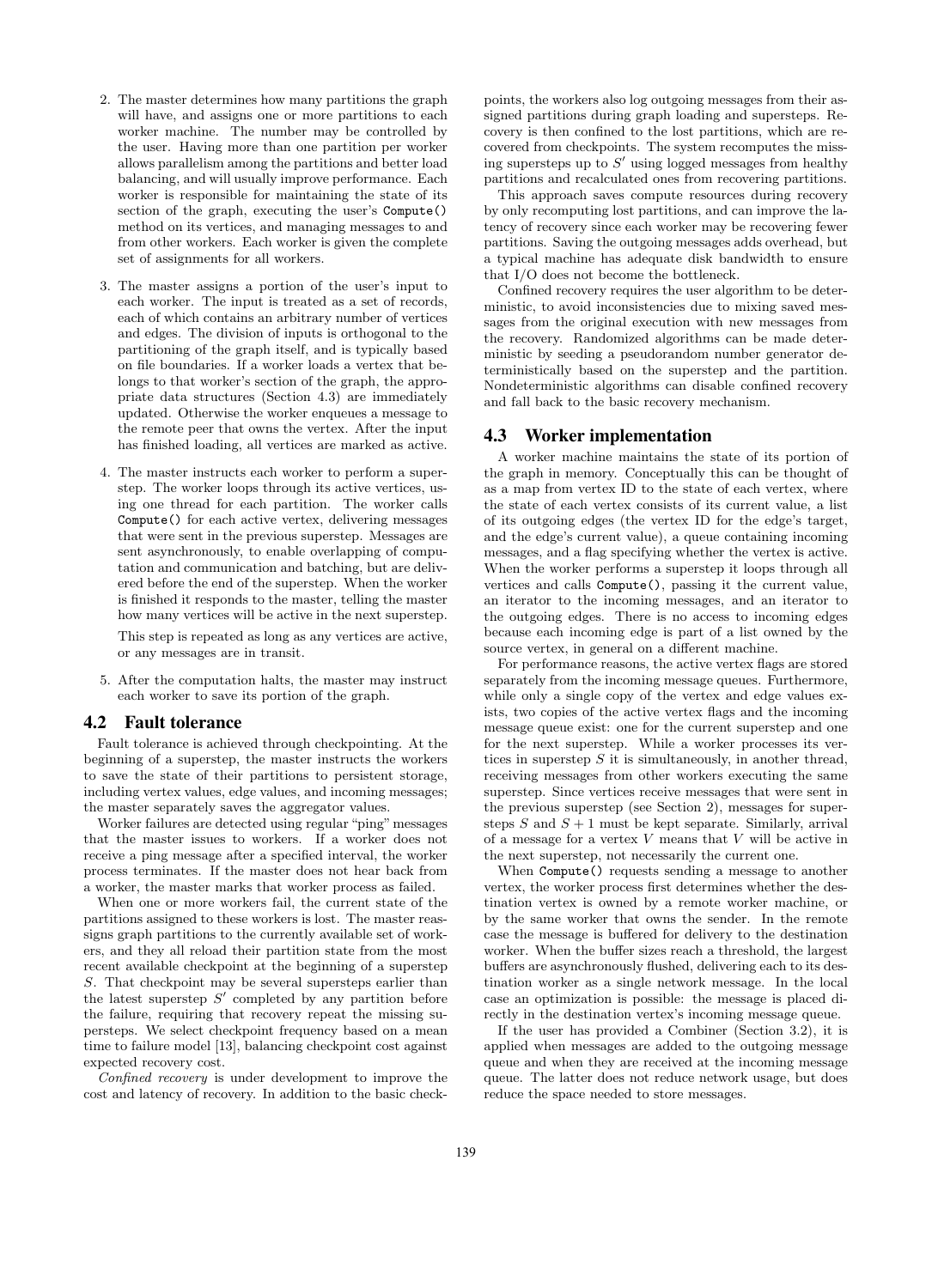## 4.4 Master implementation

The master is primarily responsible for coordinating the activities of workers. Each worker is assigned a unique identifier at the time of its registration. The master maintains a list of all workers currently known to be alive, including the worker's unique identifier, its addressing information, and which portion of the graph it has been assigned. The size of the master's data structures is proportional to the number of partitions, not the number of vertices or edges, so a single master can coordinate computation for even a very large graph.

Most master operations, including input, output, computation, and saving and resuming from checkpoints, are terminated at barriers: the master sends the same request to every worker that was known to be alive at the time the operation begins, and waits for a response from every worker. If any worker fails, the master enters recovery mode as described in section 4.2. If the barrier synchronization succeeds, the master proceeds to the next stage. In the case of a computation barrier, for example, the master increments the global superstep index and proceeds to the next superstep.

The master also maintains statistics about the progress of computation and the state of the graph, such as the total size of the graph, a histogram of its distribution of out-degrees, the number of active vertices, the timing and message traffic of recent supersteps, and the values of all user-defined aggregators. To enable user monitoring, the master runs an HTTP server that displays this information.

# 4.5 Aggregators

An aggregator (Section 3.3) computes a single global value by applying an aggregation function to a set of values that the user supplies. Each worker maintains a collection of aggregator instances, identified by a type name and instance name. When a worker executes a superstep for any partition of the graph, the worker combines all of the values supplied to an aggregator instance into a single local value: an aggregator that is partially reduced over all of the worker's vertices in the partition. At the end of the superstep workers form a tree to reduce partially reduced aggregators into global values and deliver them to the master. We use a tree-based reduction—rather than pipelining with a chain of workers—to parallelize the use of CPU during reduction. The master sends the global values to all workers at the beginning of the next superstep.

# 5. APPLICATIONS

This section presents four examples that are simplified versions of algorithms developed by Pregel users to solve real problems: Page Rank, Shortest Paths, Bipartite Matching, and a Semi-Clustering algorithm.

# 5.1 PageRank

A Pregel implementation of a PageRank algorithm [7] is shown in Figure 4. The PageRankVertex class inherits from Vertex. Its vertex value type is double to store a tentative PageRank, and its message type is double to carry PageRank fractions, while the edge value type is void because edges do not store information. We assume that the graph is initialized so that in superstep 0, the value of each vertex is 1 / NumVertices(). In each of the first 30 supersteps, each vertex sends along each outgoing edge its tentative

```
class PageRankVertex
    : public Vertex<double, void, double> {
 public:
  virtual void Compute(MessageIterator* msgs) {
    if (superstep() \geq 1) {
      double sum = 0;
      for (; !msgs->Done(); msgs->Next())
        sum += msgs->Value();
      *MutableValue() =
          0.15 / NumVertices() + 0.85 * sum;
    }
    if (superstep() < 30) {
      const int64 n = GetOutEdgeIterator().size();
      SendMessageToAllNeighbors(GetValue() / n);
    } else {
      VoteToHalt();
    }
 }
};
```
Figure 4: PageRank implemented in Pregel.

PageRank divided by the number of outgoing edges. Starting from superstep 1, each vertex sums up the values arriving on messages into sum and sets its own tentative PageRank to  $0.15$ /NumVertices() +  $0.85 \times$  sum. After reaching superstep 30, no further messages are sent and each vertex votes to halt. In practice, a PageRank algorithm would run until convergence was achieved, and aggregators would be useful for detecting the convergence condition.

## 5.2 Shortest Paths

Shortest paths problems are among the best known problems in graph theory and arise in a wide variety of applications [10, 24], with several important variants. The singlesource shortest paths problem requires finding a shortest path between a single source vertex and every other vertex in the graph. The  $s-t$  shortest path problem requires finding a single shortest path between given vertices  $s$  and  $t$ ; it has obvious practical applications like driving directions and has received a great deal of attention. It is also relatively easy—solutions in typical graphs like road networks visit a tiny fraction of vertices, with Lumsdaine et al [31] observing visits to 80,000 vertices out of 32 million in one example. A third variant, all-pairs shortest paths, is impractical for large graphs because of its  $O(|V|^2)$  storage requirements.

For simplicity and conciseness, we focus here on the singlesource variant that fits Pregel's target of large-scale graphs very well, but offers more interesting scaling data than the s-t shortest path problem. An implementation is shown in Figure 5.

In this algorithm, we assume the value associated with each vertex is initialized to INF (a constant larger than any feasible distance in the graph from the source vertex). In each superstep, each vertex first receives, as messages from its neighbors, updated potential minimum distances from the source vertex. If the minimum of these updates is less than the value currently associated with the vertex, then this vertex updates its value and sends out potential updates to its neighbors, consisting of the weight of each outgoing edge added to the newly found minimum distance. In the first superstep, only the source vertex will update its value (from INF to zero) and send updates to its immediate neighbors. These neighbors in turn will update their values and send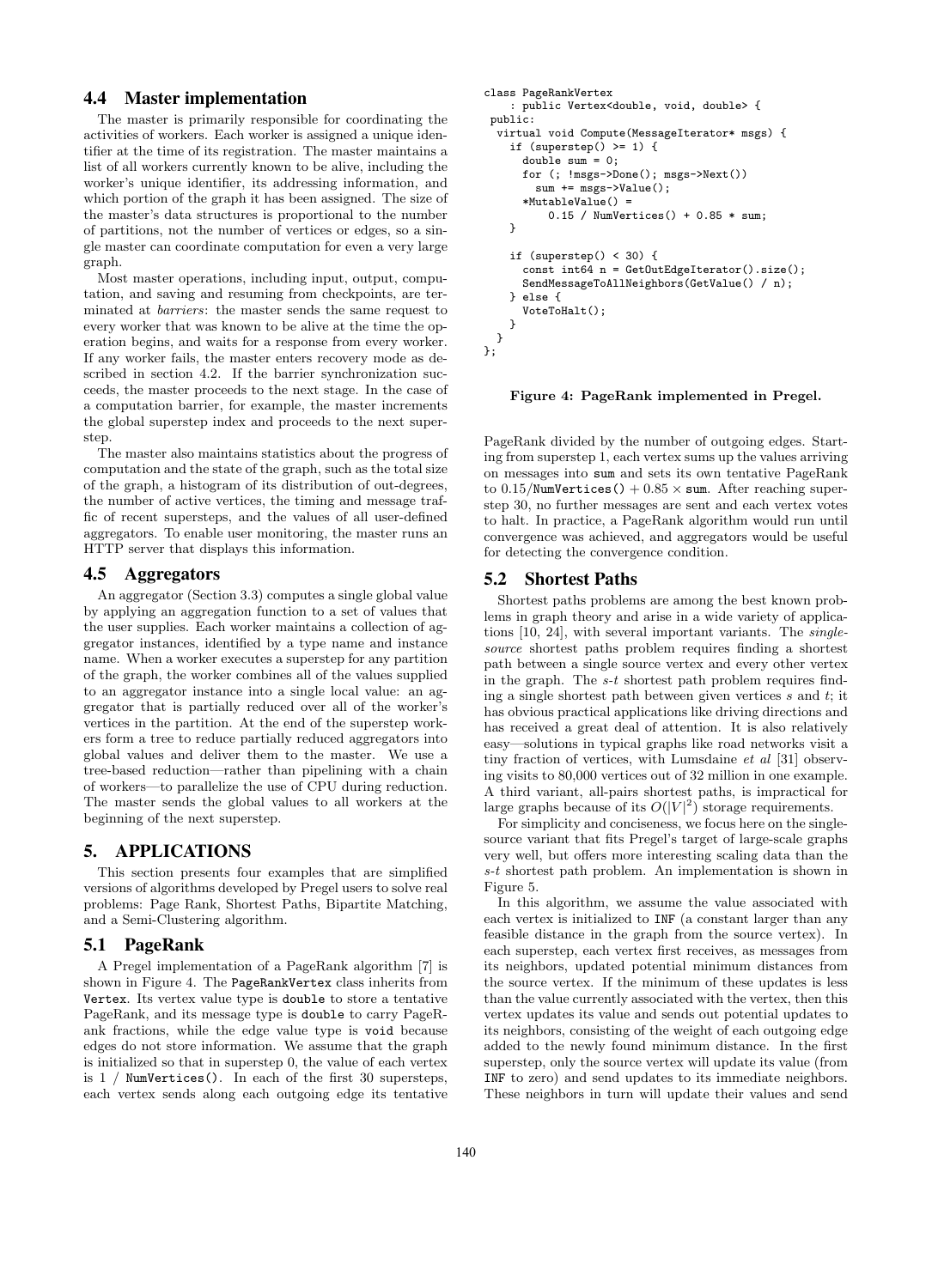```
class ShortestPathVertex
    : public Vertex<int, int, int> {
  void Compute(MessageIterator* msgs) {
    int mindist = IsSource(vertex_id()) ? 0 : INF;
    for (; !msgs->Done(); msgs->Next())
      mindist = min(mindist, msgs->Value());
    if (mindist < GetValue()) {
      *MutableValue() = mindist;
      OutEdgeIterator iter = GetOutEdgeIterator();
      for (; !iter.Done(); iter.Next())
        SendMessageTo(iter.Target(),
                      mindist + iter.GetValue());
    }
    VoteToHalt();
  }
};
```
Figure 5: Single-source shortest paths.

```
class MinIntCombiner : public Combiner<int> {
 virtual void Combine(MessageIterator* msgs) {
   int mindist = INF;
   for (; !msgs->Done(); msgs->Next())
     mindist = min(mindist, msgs->Value());
   Output("combined_source", mindist);
 }
};
```
#### Figure 6: Combiner that takes minimum of message values.

messages, resulting in a wavefront of updates through the graph. The algorithm terminates when no more updates occur, after which the value associated with each vertex denotes the minimum distance from the source vertex to that vertex. (The value INF denotes that the vertex cannot be reached at all.) Termination is guaranteed if all edge weights are non-negative.

Messages in this algorithm consist of potential shorter distances. Since the receiving vertex is ultimately only interested in the minimum, this algorithm is amenable to optimization using a combiner (Section 3.2). The combiner shown in Figure 6 greatly reduces the amount of data sent between workers, as well as the amount of data buffered prior to executing the next superstep. While the code in Figure 5 only computes distances, modifying it to compute the shortest paths tree as well is quite straightforward.

This algorithm may perform many more comparisons than sequential counterparts such as Dijkstra or Bellman-Ford [5, 15, 17, 24], but it is able to solve the shortest paths problem at a scale that is infeasible with any single-machine implementation. More advanced parallel algorithms exist, e.g., Thorup [44] or the  $\Delta$ -stepping method [37], and have been used as the basis for special-purpose parallel shortest paths implementations [12, 32]. Such advanced algorithms can also be expressed in the Pregel framework. The simplicity of the implementation in Figure 5, however, together with the already acceptable performance (see Section 6), may appeal to users who can't do extensive tuning or customization.

#### 5.3 Bipartite Matching

The input to a bipartite matching algorithm consists of two distinct sets of vertices with edges only between the sets, and the output is a subset of edges with no common endpoints. A maximal matching is one to which no additional edge can be added without sharing an endpoint. We implemented a randomized maximal matching algorithm [1] and a maximum-weight bipartite matching algorithm [4]; we describe the former here.

In the Pregel implementation of this algorithm the vertex value is a tuple of two values: a flag indicating which set the vertex is in  $(L \text{ or } R)$ , and the name of its matched vertex once known. The edge value has type void (edges carry no information), and the messages are boolean. The algorithm proceeds in cycles of four phases, where the phase index is just the superstep index mod 4, using a three-way handshake.

In phase 0 of a cycle, each left vertex not yet matched sends a message to each of its neighbors to request a match, and then unconditionally votes to halt. If it sent no messages (because it is already matched, or has no outgoing edges), or if all the message recipients are already matched, it will never be reactivated. Otherwise, it will receive a response in two supersteps and reactivate.

In phase 1 of a cycle, each right vertex not yet matched randomly chooses one of the messages it receives, sends a message granting that request, and sends messages to other requestors denying it. Then it unconditionally votes to halt.

In phase 2 of a cycle, each left vertex not yet matched chooses one of the grants it receives and sends an acceptance message. Left vertices that are already matched will never execute this phase, since they will not have sent a message in phase 0.

Finally, in phase 3, an unmatched right vertex receives at most one acceptance message. It notes the matched node and unconditionally votes to halt—it has nothing further to do.

#### 5.4 Semi-Clustering

Pregel has been used for several different versions of clustering. One version, semi-clustering, arises in social graphs.

Vertices in a social graph typically represent people, and edges represent connections between them. Edges may be based on explicit actions (e.g., adding a friend in a social networking site), or may be inferred from people's behavior (e.g., email conversations or co-publication). Edges may have weights, to represent the interactions' frequency or strength.

A semi-cluster in a social graph is a group of people who interact frequently with each other and less frequently with others. What distinguishes it from ordinary clustering is that a vertex may belong to more than one semi-cluster.

This section describes a parallel greedy semi-clustering algorithm. Its input is a weighted, undirected graph (represented in Pregel by constructing each edge twice, once in each direction) and its output is at most  $C_{\text{max}}$  semi-clusters, each containing at most  $V_{\text{max}}$  vertices, where  $C_{\text{max}}$  and  $V_{\text{max}}$ are user-specified parameters.

A semi-cluster  $c$  is assigned a score,

$$
S_c = \frac{I_c - f_B B_c}{V_c (V_c - 1)/2},\tag{1}
$$

where  $I_c$  is the sum of the weights of all internal edges,  $B_c$ is the sum of the weights of all boundary edges  $(i.e.,$  edges connecting a vertex in the semi-cluster to one outside it),  $V_c$  is the number of vertices in the semi-cluster, and  $f_B$ , the boundary edge score factor, is a user-specified parameter, usually between 0 and 1. The score is normalized, i.e., di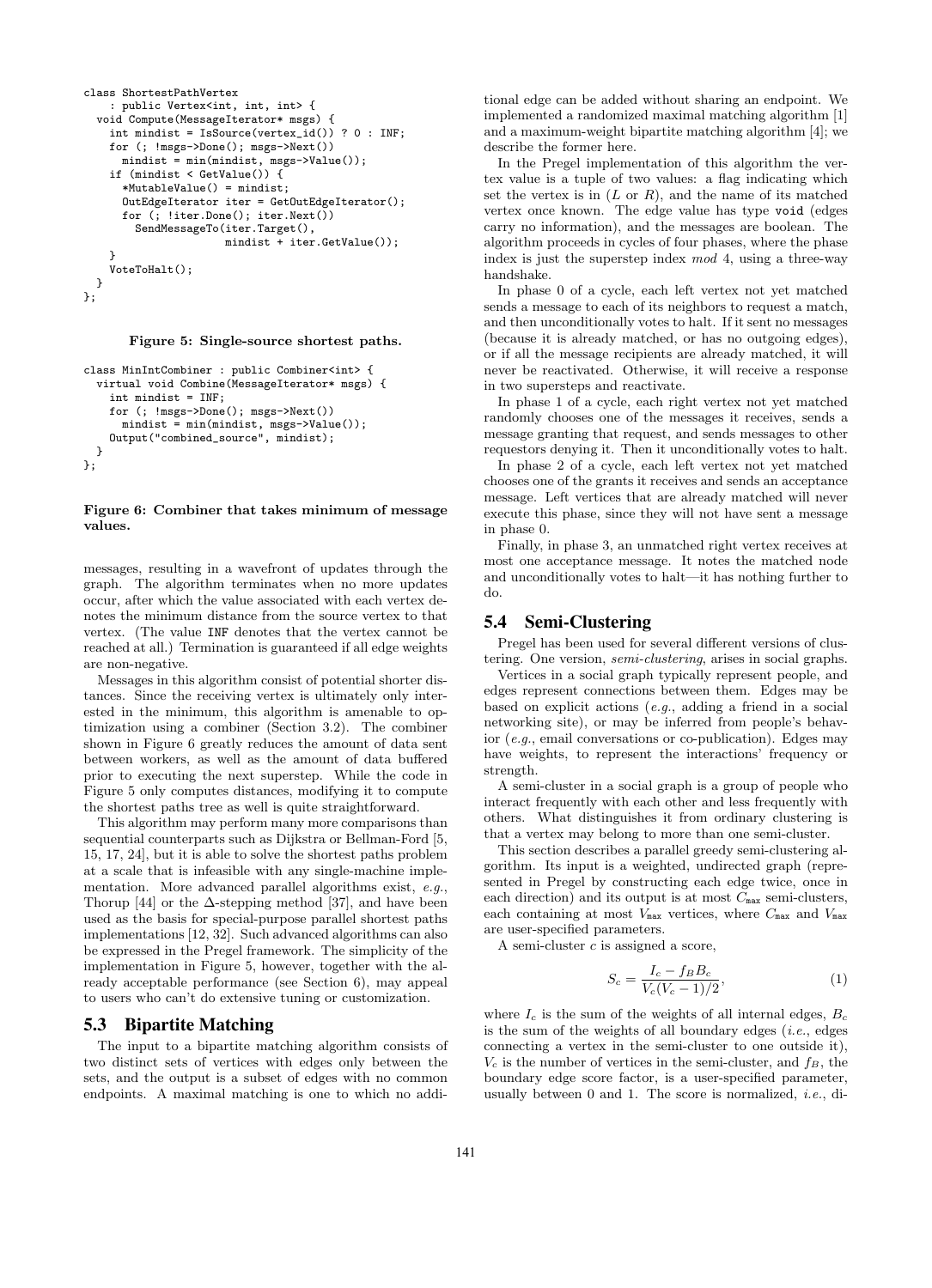vided by the number of edges in a clique of size  $V_c$ , so that large clusters do not receive artificially high scores.

Each vertex V maintains a list containing at most  $C_{\text{max}}$ semi-clusters, sorted by score. In superstep  $0 V$  enters itself in that list as a semi-cluster of size 1 and score 1, and publishes itself to all of its neighbors. In subsequent supersteps:

- Vertex V iterates over the semi-clusters  $c_1,...,c_k$  sent to it on the previous superstep. If a semi-cluster  $c$  does not already contain V, and  $V_c < M_{\text{max}}$ , then V is added to  $c$  to form  $c'$ .
- The semi-clusters  $c_1, ..., c_k, c'_1, ..., c'_k$  are sorted by their scores, and the best ones are sent to  $V$ 's neighbors.
- $\bullet$  Vertex V updates its list of semi-clusters with the semiclusters from  $c_1, ..., c_k, c'_1, ..., c'_k$  that contain V.

The algorithm terminates either when the semi-clusters stop changing or (to improve performance) when the number of supersteps reaches a user-specified limit. At that point the list of best semi-cluster candidates for each vertex may be aggregated into a global list of best semi-clusters.

#### 6. EXPERIMENTS

We conducted various experiments with the single-source shortest paths (SSSP) implementation of Section 5.2 on a cluster of 300 multicore commodity PCs. We report runtimes for binary trees (to study scaling properties) and lognormal random graphs (to study the performance in a more realistic setting) using various graph sizes with the weights of all edges implicitly set to 1.

The time for initializing the cluster, generating the test graphs in-memory, and verifying results is not included in the measurements. Since all experiments could run in a relatively short time, failure probability was low, and checkpointing was disabled.

As an indication of how Pregel scales with worker tasks, Figure 7 shows shortest paths runtimes for a binary tree with a billion vertices (and, thus, a billion minus one edges) when the number of Pregel workers varies from 50 to 800. The drop from 174 to 17.3 seconds using 16 times as many workers represents a speedup of about 10.

To show how Pregel scales with graph size, Figure 8 presents shortest paths runtimes for binary trees varying in size from a billion to 50 billion vertices, now using a fixed number



Figure 8: SSSP—binary trees: varying graph sizes on 800 worker tasks scheduled on 300 multicore machines

of 800 worker tasks scheduled on 300 multicore machines. Here the increase from 17.3 to 702 seconds demonstrates that for graphs with a low average outdegree the runtime increases linearly in the graph size.

Although the previous experiments give an indication of how Pregel scales in workers and graph size, binary trees are obviously not representative of graphs encountered in practice. Therefore, we also conducted experiments with random graphs that use a log-normal distribution of outdegrees,

$$
p(d) = \frac{1}{\sqrt{2\pi} \,\sigma d} \, e^{-(\ln d - \mu)^2 / 2\sigma^2} \tag{2}
$$

with  $\mu = 4$  and  $\sigma = 1.3$ , for which the mean outdegree is 127.1. Such a distribution resembles many real-world largescale graphs, such as the web graph or social networks, where most vertices have a relatively small degree but some outliers are much larger—a hundred thousand or more. Figure 9 shows shortest paths runtimes for such graphs varying in size from 10 million to a billion vertices (and thus over 127 billion edges), again with 800 worker tasks scheduled on 300 multicore machines. Running shortest paths for the largest graph took a little over 10 minutes.

In all experiments the graph was partitioned among workers using the default partitioning function based on a random hash; a topology-aware partitioning function would give better performance. Also, a naïve parallel shortest paths





Figure 7: SSSP—1 billion vertex binary tree: varying number of worker tasks scheduled on 300 multicore machines

Figure 9: SSSP—log-normal random graphs, mean out-degree 127.1 (thus over 127 billion edges in the largest case): varying graph sizes on 800 worker tasks scheduled on 300 multicore machines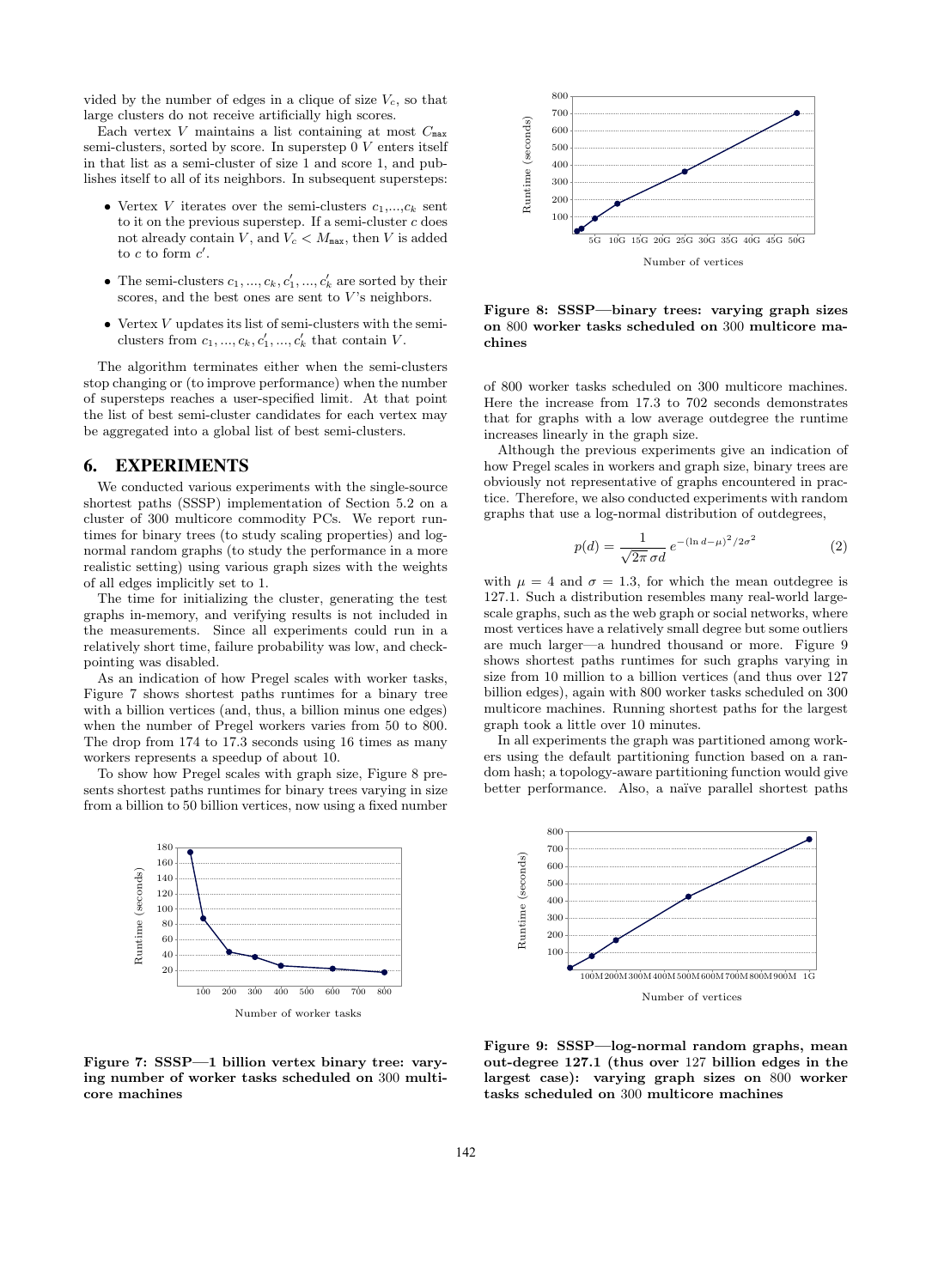algorithm was used; here too a more advanced algorithm would perform better. Therefore, the results of the experiments in this section should not be interpreted as the best possible runtime of shortest paths using Pregel. Instead, the results are meant to show that satisfactory performance can be obtained with relatively little coding effort. In fact, our results for one billion vertices and edges are comparable to the ∆-stepping results from Parallel BGL [31] mentioned in the next section for a cluster of 112 processors on a graph of 256 million vertices and one billion edges, and Pregel scales better beyond that size.

# 7. RELATED WORK

Pregel is a distributed programming framework, focused on providing users with a natural API for programming graph algorithms while managing the details of distribution invisibly, including messaging and fault tolerance. It is similar in concept to MapReduce [14], but with a natural graph API and much more efficient support for iterative computations over the graph. This graph focus also distinguishes it from other frameworks that hide distribution details such as Sawzall [41], Pig Latin [40], and Dryad [27, 47]. Pregel is also different because it implements a stateful model where long-lived processes compute, communicate, and modify local state, rather than a dataflow model where any process computes solely on input data and produces output data input by other processes.

Pregel was inspired by the Bulk Synchronous Parallel model [45], which provides its synchronous superstep model of computation and communication. There have been a number of general BSP library implementations, for example the Oxford BSP Library [38], Green BSP library [21], BSPlib [26] and Paderborn University BSP library [6]. They vary in the set of communication primitives provided, and in how they deal with distribution issues such as reliability (machine failure), load balancing, and synchronization. To our knowledge, the scalability and fault-tolerance of BSP implementations has not been evaluated beyond several dozen machines, and none of them provides a graph-specific API.

The closest matches to Pregel are the Parallel Boost Graph Library and CGMgraph. The Parallel BGL [22, 23] specifies several key generic concepts for defining distributed graphs, provides implementations based on MPI [18], and implements a number of algorithms based on them. It attempts to maintain compatibility with the (sequential) BGL [43] to facilitate porting algorithms. It implements *property maps* to hold information associated with vertices and edges in the graph, using ghost cells to hold values associated with remote components. This can lead to scaling problems if reference to many remote components is required. Pregel uses an explicit message approach to acquiring remote information and does not replicate remote values locally. The most critical difference is that Pregel provides fault-tolerance to cope with failures during computation, allowing it to function in a huge cluster environment where failures are common, e.g., due to hardware failures or preemption by higher-priority jobs.

CGMgraph [8] is similar in concept, providing a number of parallel graph algorithms using the Coarse Grained Multicomputer (CGM) model based on MPI. Its underlying distribution mechanisms are much more exposed to the user, and the focus is on providing implementations of algorithms rather than an infrastructure to be used to implement them. CGMgraph uses an object-oriented programming style, in contrast to the generic programming style of Parallel BGL and Pregel, at some performance cost.

Other than Pregel and Parallel BGL, there have been few systems reporting experimental results for graphs at the scale of billions of vertices. The largest have reported results from custom implementations of s-t shortest path, rather than from general frameworks. Yoo et al [46] report on a BlueGene/L implementation of breadth-first search  $(s-t)$ shortest path) on 32,768 PowerPC processors with a highperformance torus network, achieving 1.5 seconds for a Poisson distributed random graph with 3.2 billion vertices and 32 billion edges. Bader and Madduri [2] report on a Cray MTA-2 implementation of a similar problem on a 10 node, highly multithreaded system, achieving .43 seconds for a scale-free R-MAT random graph with 134 million vertices and 805 million edges. Lumsdaine et al [31] compare a Parallel BGL result on a x86-64 Opteron cluster of 200 processors to the BlueGene/L implementation, achieving .43 seconds for an Erdős-Renyi random graph of 4 billion vertices and 20 billion edges. They attribute the better performance to ghost cells, and observe that their implementation begins to get worse performance above 32 processors.

Results for the single-source shortest paths problem on an Erd˝os-Renyi random graph with 256 million vertices and uniform out-degree 4, using the  $\Delta$ -stepping algorithm, are reported for the Cray MTA-2 (40 processors, 2.37 sec, [32]), and for Parallel BGL on Opterons (112 processors, 35 sec., [31]). The latter time is similar to our 400-worker result for a binary tree with 1 billion nodes and edges. We do not know of any reported SSSP results on the scale of our 1 billion vertex and 127.1 billion edge log-normal graph.

Another line of research has tackled use of external disk memory to handle huge problems with single machines, e.g., [33, 36], but these implementations require hours for graphs of a billion vertices.

# 8. CONCLUSIONS AND FUTURE WORK

The contribution of this paper is a model suitable for large-scale graph computing and a description of its production quality, scalable, fault-tolerant implementation.

Based on the input from our users we think we have succeeded in making this model useful and usable. Dozens of Pregel applications have been deployed, and many more are being designed, implemented, and tuned. The users report that once they switch to the "think like a vertex" mode of programming, the API is intuitive, flexible, and easy to use. This is not surprising, since we have worked with early adopters who influenced the API from the outset. For example, aggregators were added to remove limitations users found in the early Pregel model. Other usability aspects of Pregel motivated by user experience include a set of status pages with detailed information about the progress of Pregel programs, a unittesting framework, and a single-machine mode which helps with rapid prototyping and debugging.

The performance, scalability, and fault-tolerance of Pregel are already satisfactory for graphs with billions of vertices. We are investigating techniques for scaling to even larger graphs, such as relaxing the synchronicity of the model to avoid the cost of faster workers having to wait frequently at inter-superstep barriers.

Currently the entire computation state resides in RAM. We already spill some data to local disk, and will continue in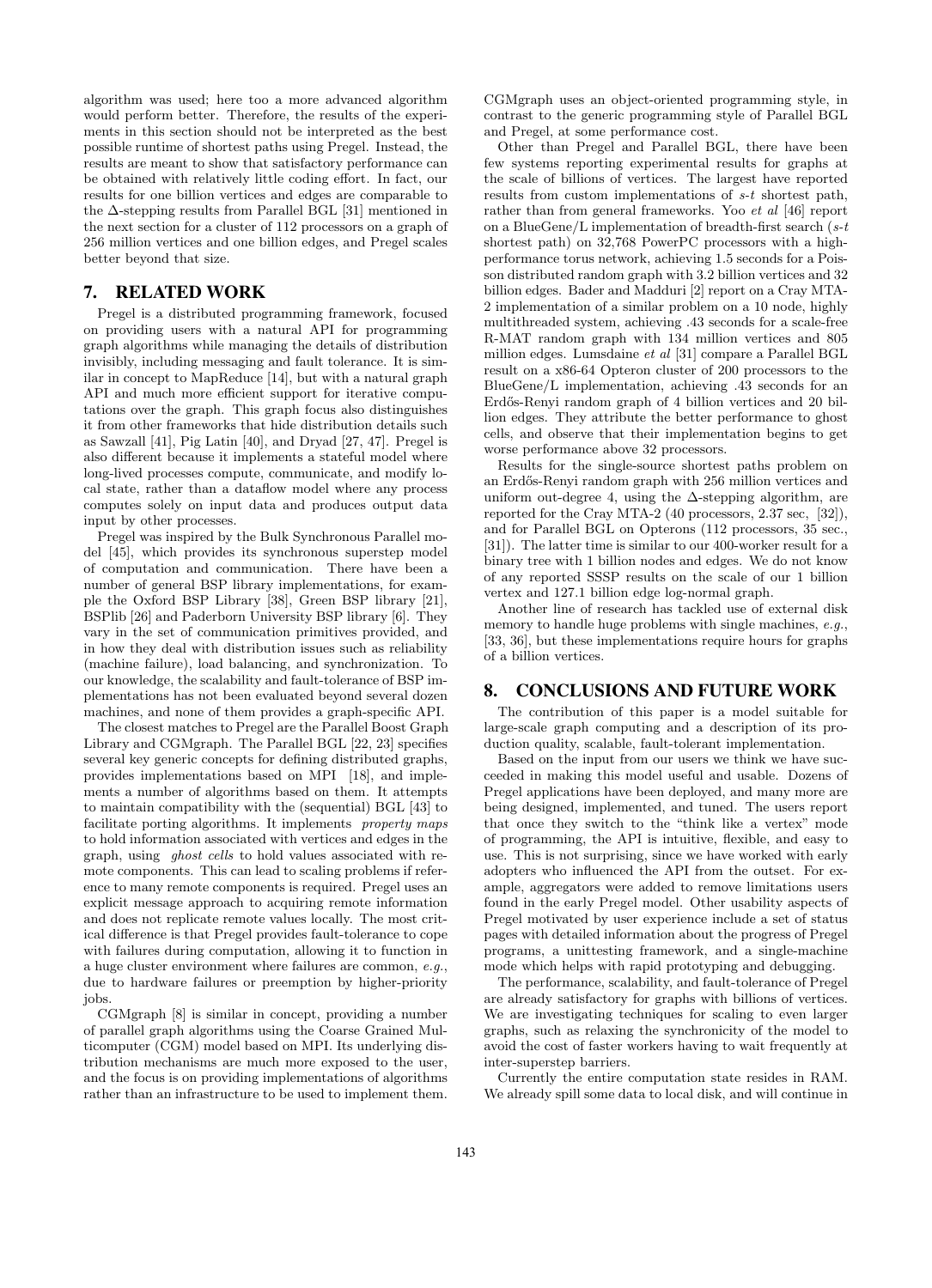this direction to enable computations on large graphs when terabytes of main memory are not available.

Assigning vertices to machines to minimize inter-machine communication is a challenge. Partitioning of the input graph based on topology may suffice if the topology corresponds to the message traffic, but it may not. We would like to devise dynamic re-partitioning mechanisms.

Pregel is designed for sparse graphs where communication occurs mainly over edges, and we do not expect that focus to change. Although care has been taken to support high fan-out and fan-in traffic, performance will suffer when most vertices continuously send messages to most other vertices. However, realistic dense graphs are rare, as are algorithms with dense communication over a sparse graph. Some such algorithms can be transformed into more Pregelfriendly variants, for example by using combiners, aggregators, or topology mutations, and of course such computations are difficult for any highly distributed system.

A practical concern is that Pregel is becoming a piece of production infrastructure for our user base. We are no longer at liberty to change the API without considering compatibility. However, we believe that the programming interface we have designed is sufficiently abstract and flexible to be resilient to the further evolution of the underlying system.

# 9. ACKNOWLEDGMENTS

We thank Pregel's very early users—Lorenz Huelsbergen, Galina Shubina, Zoltan Gyongyi—for their contributions to the model. Discussions with Adnan Aziz, Yossi Matias, and Steffen Meschkat helped refine several aspects of Pregel. Our interns, Punyashloka Biswal and Petar Maymounkov, provided initial evidence of Pregel's applicability to matchings and clustering, and Charles Reiss automated checkpointing decisions. The paper benefited from comments on its earlier drafts from Jeff Dean, Tushar Chandra, Luiz Barroso, Urs Hölzle, Robert Henry, Marián Dvorský, and the anonymous reviewers. Sierra Michels-Slettvet advertised Pregel to various teams within Google computing over interesting but less known graphs. Finally, we thank all the users of Pregel for feedback and many great ideas.

# 10. REFERENCES

- [1] Thomas Anderson, Susan Owicki, James Saxe, and Charles Thacker, High-Speed Switch Scheduling for Local-Area Networks. ACM Trans. Comp. Syst. 11(4), 1993, 319–352.
- [2] David A. Bader and Kamesh Madduri, Designing multithreaded algorithms for breadth-first search and st-connectivity on the Cray MTA-2, in Proc. 35th Intl. Conf. on Parallel Processing (ICPP'06), Columbus, OH, August 2006, 523—530.
- [3] Luiz Barroso, Jeffrey Dean, and Urs Hoelzle, Web search for a planet: The Google Cluster Architecture. IEEE Micro 23(2), 2003, 22–28.
- [4] Mohsen Bayati, Devavrat Shah, and Mayank Sharma, Maximum Weight Matching via Max-Product Belief Propagation. in Proc. IEEE Intl. Symp. on Information Theory, 2005, 1763–1767.
- [5] Richard Bellman, On a routing problem. Quarterly of Applied Mathematics 16(1), 1958, 87–90.
- [6] Olaf Bonorden, Ben H.H. Juurlink, Ingo von Otte, and

Ingo Rieping, The Paderborn University BSP (PUB) Library. Parallel Computing 29(2), 2003, 187–207.

- [7] Sergey Brin and Lawrence Page, The Anatomy of a Large-Scale Hypertextual Web Search Engine. in Proc. 7th Intl. Conf. on the World Wide Web, 1998, 107–117.
- [8] Albert Chan and Frank Dehne, CGMGRAPH/CGMLIB: Implementing and Testing CGM Graph Algorithms on PC Clusters and Shared Memory Machines. Intl. J. of High Performance Computing Applications 19(1), 2005, 81–97.
- [9] Fay Chang, Jeffrey Dean, Sanjay Ghemawat, Wilson C. Hsieh, Deborah A. Wallach, Mike Burrows, Tushar Chandra, Andrew Fikes, Robert E. Gruber, Bigtable: A Distributed Storage System for Structured Data. ACM Trans. Comp. Syst. 26(2), Art. 4, 2008.
- [10] Boris V. Cherkassky, Andrew V. Goldberg, and Tomasz Radzik, Shortest paths algorithms: Theory and experimental evaluation. Mathematical Programming 73, 1996, 129–174.
- [11] Jonathan Cohen, Graph Twiddling in a MapReduce World. Comp. in Science & Engineering, July/August 2009, 29–41.
- [12] Joseph R. Crobak, Jonathan W. Berry, Kamesh Madduri, and David A. Bader, Advanced Shortest Paths Algorithms on a Massively-Multithreaded Architecture. in Proc. First Workshop on Multithreaded Architectures and Applications, 2007, 1–8.
- [13] John T. Daly, A higher order estimate of the optimum checkpoint interval for restart dumps. Future Generation Computer Systems 22, 2006, 303–312.
- [14] Jeffrey Dean and Sanjay Ghemawat, MapReduce: Simplified Data Processing on Large Clusters. in Proc. 6th USENIX Symp. on Operating Syst. Design and Impl., 2004, 137–150.
- [15] Edsger W. Dijkstra, A Note on Two Problems in Connexion with Graphs. Numerische Mathematik 1, 1959, 269–271.
- [16] Martin Erwig, Inductive Graphs and Functional Graph Algorithms. J. Functional Programming 1(5), 2001, 467–492.
- [17] Lester R. Ford, L. R. and Delbert R. Fulkerson, Flows in Networks. Princeton University Press, 1962.
- [18] Ian Foster and Carl Kesselman (Eds), The Grid 2: Blueprint for a New Computing Infrastructure (2nd edition). Morgan Kaufmann, 2003.
- [19] Sanjay Ghemawat, Howard Gobioff, and Shun-Tak Leung, The Google File System. in Proc. 19th ACM Symp. on Operating Syst. Principles, 2003, 29–43.
- [20] Michael T. Goodrich and Roberto Tamassia, *Data* Structures and Algorithms in JAVA. (second edition). John Wiley and Sons, Inc., 2001.
- [21] Mark W. Goudreau, Kevin Lang, Satish B. Rao, Torsten Suel, and Thanasis Tsantilas, Portable and Efficient Parallel Computing Using the BSP Model. IEEE Trans. Comp. 48(7), 1999, 670–689.
- [22] Douglas Gregor and Andrew Lumsdaine, The Parallel BGL: A Generic Library for Distributed Graph Computations. Proc. of Parallel Object-Oriented Scientific Computing (POOSC), July 2005.